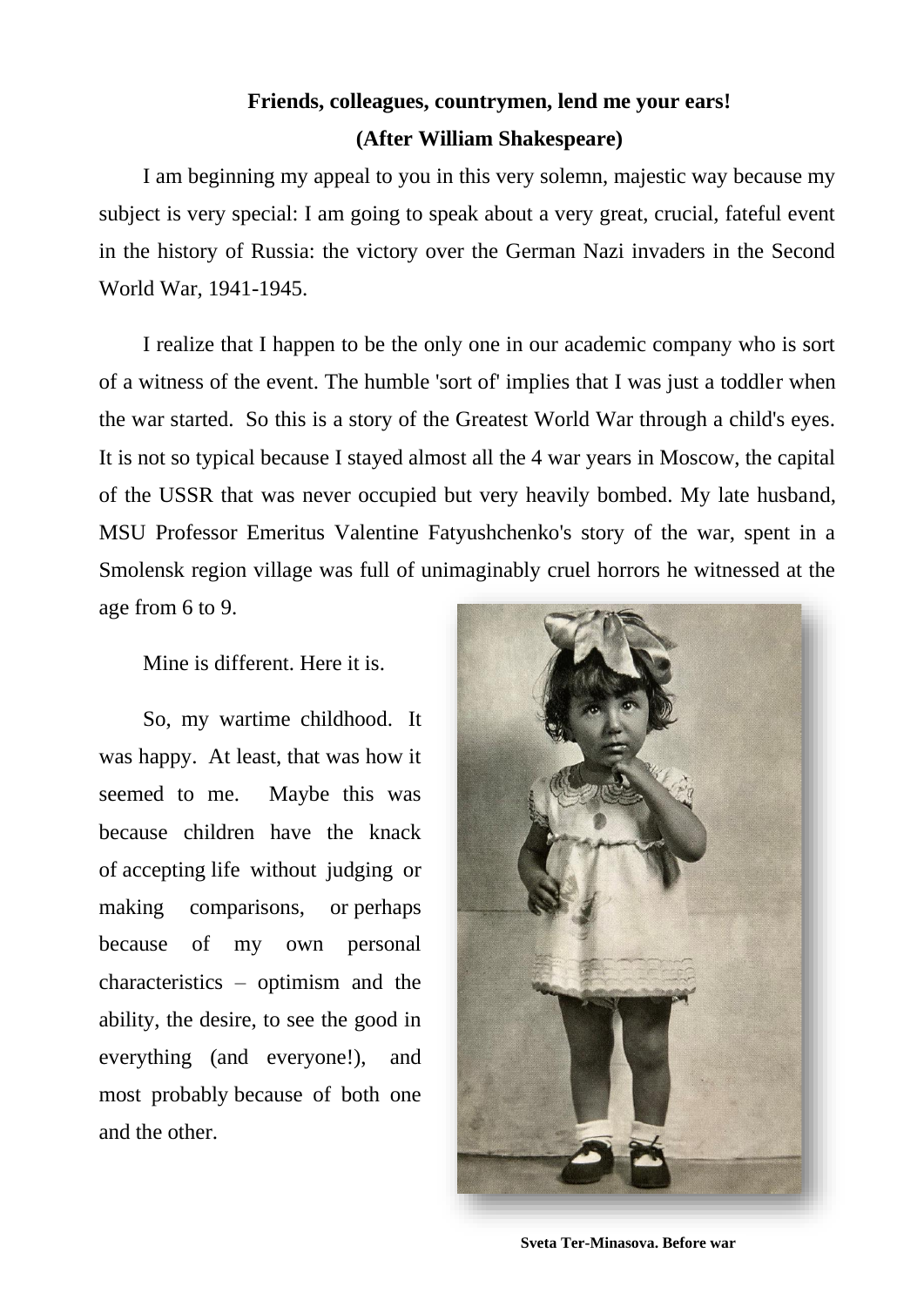The main sensation I remember is the feeling of freedom. Everything suddenly changed, I was no longer the baby of the family who had to be constantly looked after, fed, put to bed, read to, taught about life and the alphabet …my parents faded into the background, they almost vanished from my childhood.

Papa was always 'at work', day and night, sometimes he completely disappeared, went to the front line to do something secret, something I didn't know about and didn't understand. I only saw him rarely, but I clearly remember the feeling of happiness when we did meet. He always brought some little treat for me; a piece of bread, an apple, or some of the small, grey, square-shaped sweets called 'little pillows'.

Mama was very frightened by the war and lived in a constant state of terror. My sister did fire watching at night in the courtyard of the big building where we lived on Krasnoprudnaya Street. Then she fell ill with typhus and Mama had to look after her and forgot all about me. That's how I came to be free and left to my own devices. This was a happy time. I spent whole days in the courtyard with my friends Vova and Tolya, also stuck in Moscow because their fathers worked on the railways.



Tolya, Vova and I played outside until evening, sometimes until very late, but noone called, "Bed-time! Time to come home!" Nobody scolded us, we just took ourselves home when we were tired, and when we parted we would say to each other, hopefully, "See you later if the siren goes off!" We often did see each other later. In the cellar of our building, which was now called an air-raid shelter, we three year-olds were just as happy as when we played

outside. We chattered away in our top bunks and romped about; sometimes we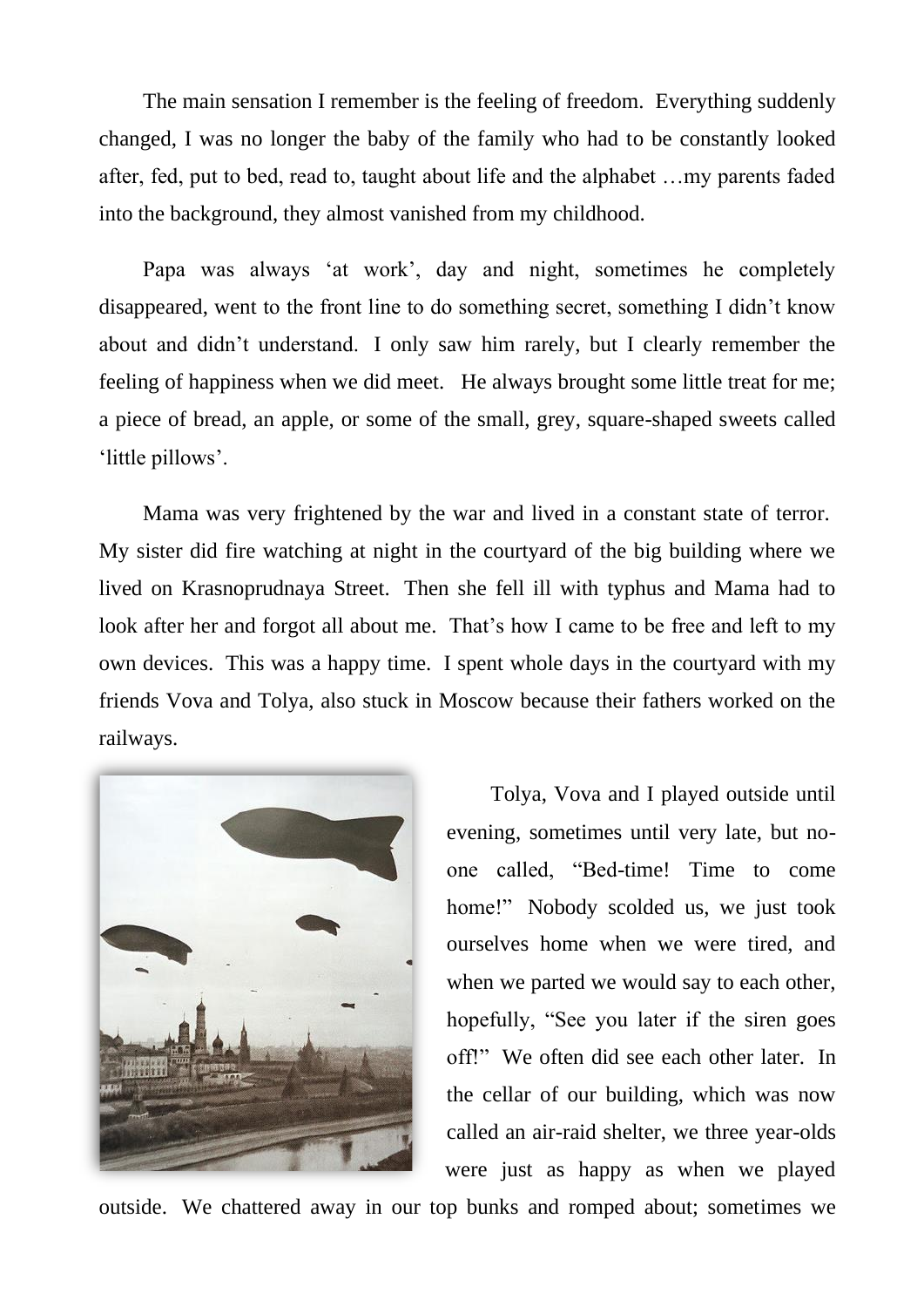fought but we always had this same pleasurable feeling of being free and grown up. It was night but we stayed up, just like the grown ups.

Our mothers, pale and frightened, still weren't thinking about us, they were



afraid of being bombed, worried about their elder children putting out the 'lighters'. I didn't realise at first that these 'lighters' were incendiary bombs and not the sort of lighter Papa kept in his pocket. But I wasn't frightened.

New words simply appeared in everyday family conversation: alarm, siren, gas mask, barrage balloons, air-raid shelter, "lighters".

I remember my cousin Lev coming home on leave from the front, very thin and sad. Of all his stories I remember only one, which really shook me up. He drank water from a puddle. "What do you mean, from a puddle?!" He smiled sadly. "Svetochka, that wasn't by any means the worst thing that happened".

My uncle, my father's brother, who had taken part in all the wars, starting in 1914, also came to Moscow for a day as he travelled from one front to another and he must have told us many a heroic and bloodcurdling tale. And again all I remember is just one thing. That 'at the war' a spoon was a treasured object. Without a spoon you would go hungry. When Uncle Vanya was leaving I ran after him and slipped him my baby spoon. He evidently found this very touching for when he thanked me his voice was trembling. After the war he said that he had kept my little spoon as an amulet, he believed that he wouldn't get killed as long as he had it with him. Later, in 1943 he was seriously injured, but not killed. He reached Berlin.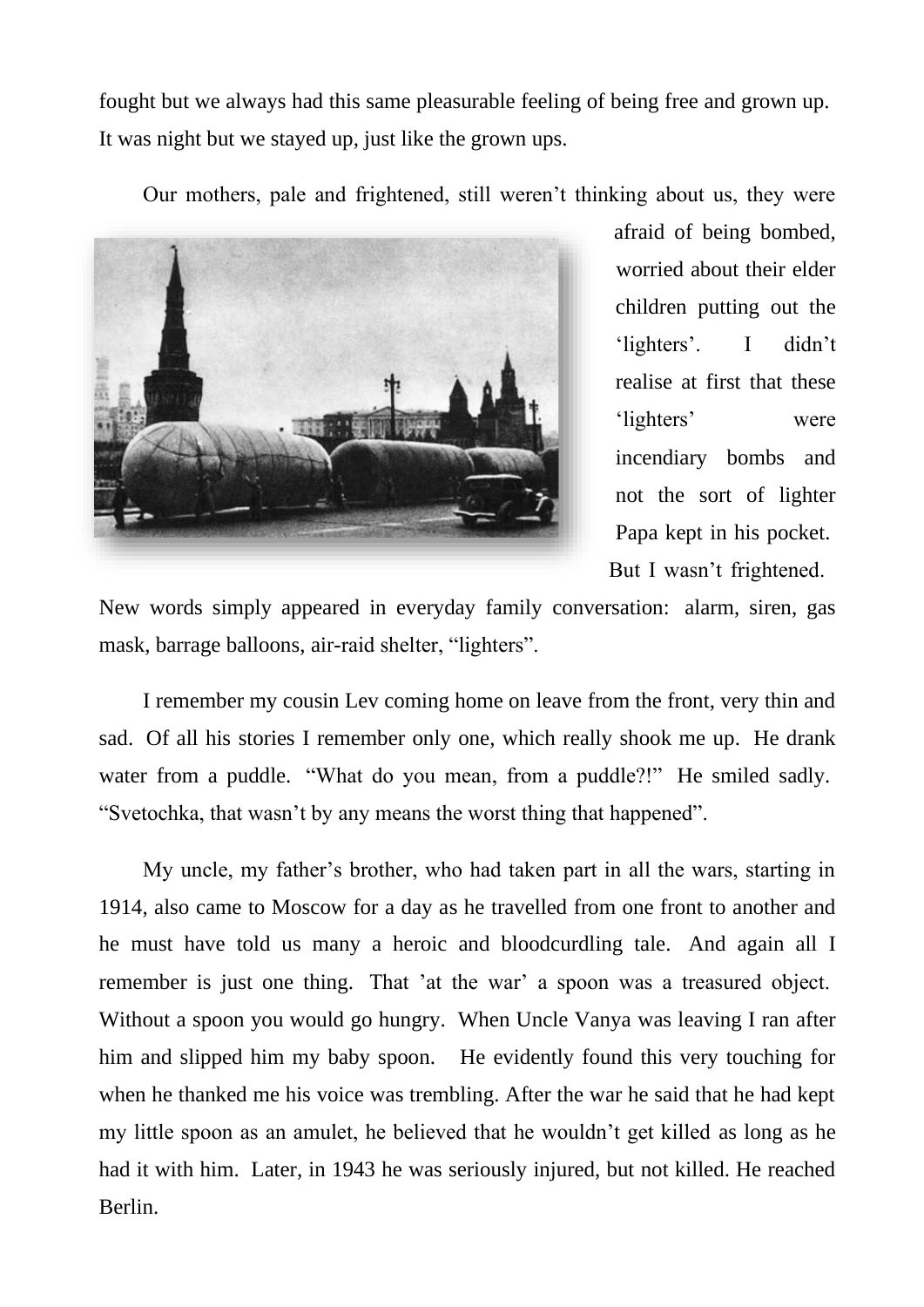The last "horrific" war memory is of the neverending grey crocodiles of German prisoners-ofwar, winding their way through the streets of Moscow; I watched them from the window, peeping out from behind the curtains. It really was horrific, without



any quotation marks, although in 1945 I was already 7 years old and the Germans were prisoners. They passed by in an endless procession, leaving some sort of trail of filth behind them; they were followed by street cleaning vehicles which washed away the filth. Now I understand that this was also a symbolic act, but then it just seemed to be a practical hygienic precaution to clean the city.